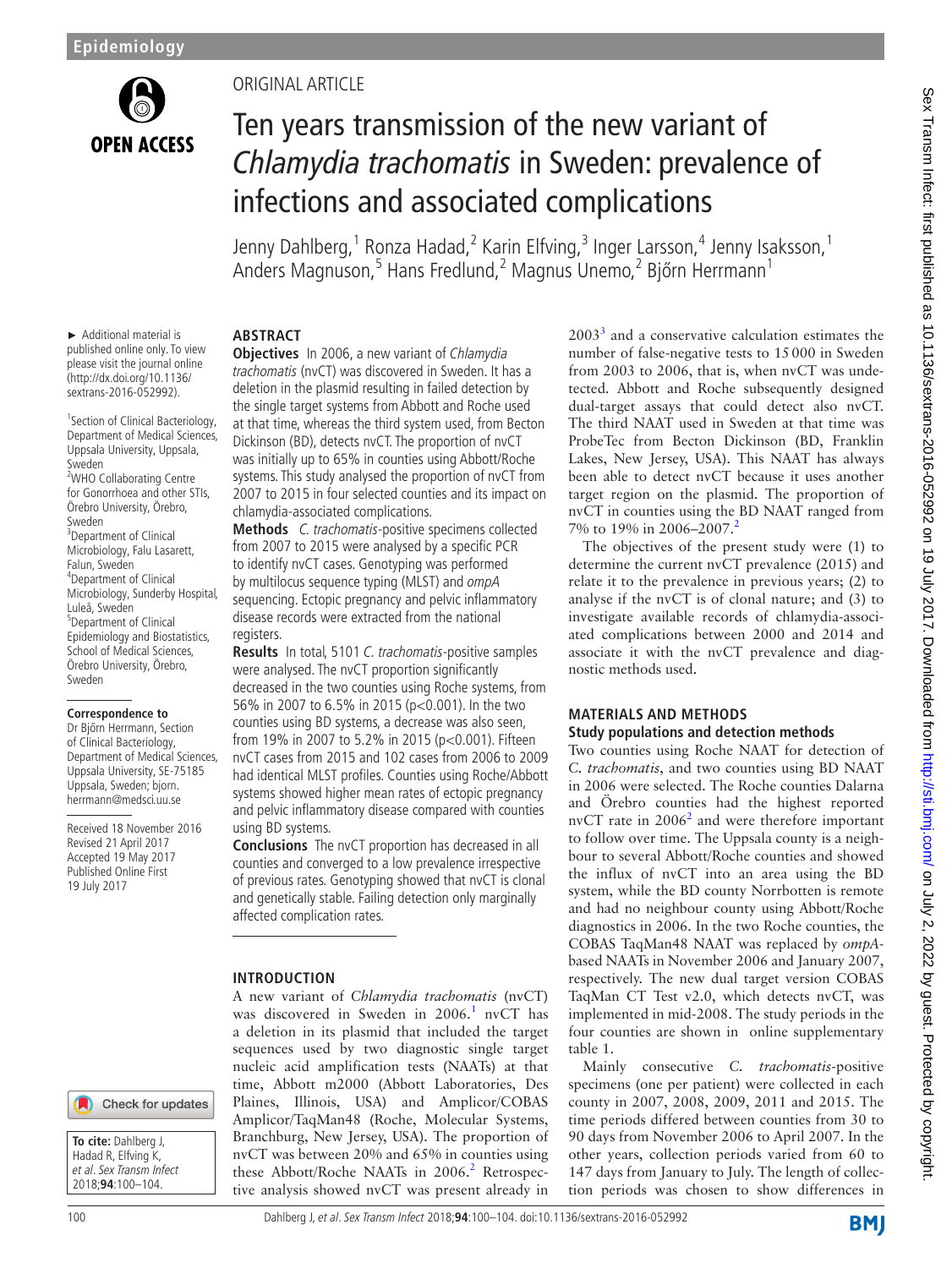nvCT proportion between counties using Roche and BD NAATs. DNA extraction methods for the years 2007–2009 have been described earlier, $<sup>4</sup>$  and evaluations have shown that the change</sup> of DNA extraction method in the two Roche counties did not have any considerable impact on *C. trachomatis* detection when compared with the Roche NAAT used until 2006.

Specific detection of nvCT and wild-type *C. trachomatis* was based on size differentiation in a PCR method targeting the plasmid by use of primers from a method by Ripa and Nilsson,<sup>5</sup> as previously described.<sup>[4](#page-4-3)</sup> After exclusion of non-typeable cases, we calculated differences in proportions of nvCT with 95% CIs and compared them using a  $\chi^2$  test (Minitab Statistical Software V.17; Minitab, State College, Pennsylvania, USA).

Logistic regression was used to evaluate proportions of nvCT of all detected *C. trachomatis* cases as a relative linear trend expressed as OR per year measured in 2007, 2008, 2009, 2011 and 2015 and furthermore evaluate if the relative trends per year were different between counties using Abbott/Roche and BD by interaction tests. Poisson regression was used to compare rates of ectopic pregnancy and pelvic inflammatory disease (PID) between counties using Abbott/Roche and BD *C. trachomatis* detection systems.

## **Genotyping**

The genetic stability of nvCT was analysed by sequence determination of *ompA* and five multilocus sequence typing (MLST) genes as described in the protocol available at [http://mlstdb.bmc.](http://mlstdb.bmc.uu.se/.) [uu.se/.](http://mlstdb.bmc.uu.se/.)

# **Chlamydia-associated complication episodes**

The numbers of reported *C. trachomatis* cases in all Swedish counties were obtained from The Public Health Agency of Sweden. *C. trachomatis* infections are included in the Swedish Communicable Diseases Act and are mandatory to report. The statistics on PID and ectopic pregnancy from 2000 to 2014 (inpatient diagnoses) and from 2005 to 2014 (outpatient diagnoses), and number of births (including stillbirths) were obtained from The National Patient Register, The National Board of Health and Welfare ([http://www.socialstyrelsen.se/statistik/statistikda](http://www.socialstyrelsen.se/statistik/statistikdatabas)[tabas](http://www.socialstyrelsen.se/statistik/statistikdatabas)). All diagnoses of ectopic pregnancy (International Classification of Disease 10th Revision codes corresponding to ICD 10 O00) and PID (N70, 71, 73) were included. Data on number of women in different counties were retrieved from Statistics Sweden [\(http://www.scb.se/en\)](http://www.scb.se/en).

# **Results**

In total, 5101 samples were analysed, of which 286 (5.6%) were untypeable and excluded from the study. The number of samples ranged from 115 to 377 per year from each county (see online [supplementary table 1\)](https://dx.doi.org/10.1136/sextrans-2016-052992). All counties showed a significant decrease in the proportion of nvCT from 2007 to 2015 expressed as OR per year; however, the nvCT proportion in the counties using Roche NAAT decreased significantly more compared with the counties using BD NAAT ( $p$ <0.01, interaction test). In the two Roche counties combined, the proportion of nvCT was 56% in 2007 and the decrease showed an OR of 0.71 (95% CI 0.68 to 0.74) per year, resulting in an nvCT proportion of 6.5% in 2015. In the two counties using BD NAAT combined, the proportion of nvCT was 19% in 2007 and the decrease showed an OR of 0.82 (95% CI 0.78 to 0.86) per year, resulting in an nvCT proportion of 5.3% in 2015.

Separate analysis of the two BD counties showed contrasting trends. In Norrbotten, there was an initial increase from 9% in



<span id="page-1-0"></span>**Figure 1** (A) Proportion of the nvCT of all cases positive for *Chlamydia trachomatis* in two counties using the Roche diagnostic system (blue/green) and two counties using the Becton Dickinson system (red/yellow). Differences were significant, with nonoverlapping 95% CIs in 2007 and 2008. (B) Number of diagnosed cases of *C. trachomatis* per 100 000 inhabitants from February to June in 2007–2011 and 2015. nvCT, new variant of *Chlamydia trachomatis.*

2007 to 19% in 2009 and thereafter a continuous decline in the nvCT proportion. In Uppsala, there was an overall decline from 24% in 2007, followed by 27% in 2008 and then a continuous fall to 5.4% in 2015. The difference in nvCT proportion between the two Roche counties and the two BD counties was obvious in 2008, but was not significant in 2009 (Roche counties 24% (97/405); BD counties 18% (72/391), [figure](#page-1-0) 1A). In 2011, the nvCT proportion remained at 24% (98/404) in the Roche counties but declined to 11% (64/559) in the BD counties; this difference of 13% was significant (95% CI 11, 15%, p<0.001). In 2015, the difference had decreased to 1.3% (Roche counties 6.5% (43/666); BD counties 5.2% (37/697)). Detailed information is given in online [supplementary table 2A.](https://dx.doi.org/10.1136/sextrans-2016-052992)

The proportion of nvCT was compared by age (see online [supplementary table 2B\)](https://dx.doi.org/10.1136/sextrans-2016-052992). The individuals infected with nvCT were initially younger in counties using Roche NAAT, both in 2007 and 2008, but not in 2009 and 2011 (data not shown). In 2015, the proportion of nvCT was significantly higher in the age group  $\geq$ 30 years in the Roche counties (p<0.001). In counties using BD NAAT, nvCT was not significantly associated with age group at any time point. No difference in the proportion of nvCT was seen between the genders (data not shown).

The total number of *C. trachomatis* cases per 100000 inhabitants, diagnosed from January 2007 to June 2007, was higher in Dalarna than in the other counties [\(figure](#page-1-0) 1B). The incidence in Dalarna declined dramatically in 2008; and thereafter the differences between the four counties were reduced and were not associated with diagnostic method. National *C. trachomatis* rates show that since 1997, the number of diagnostic tests used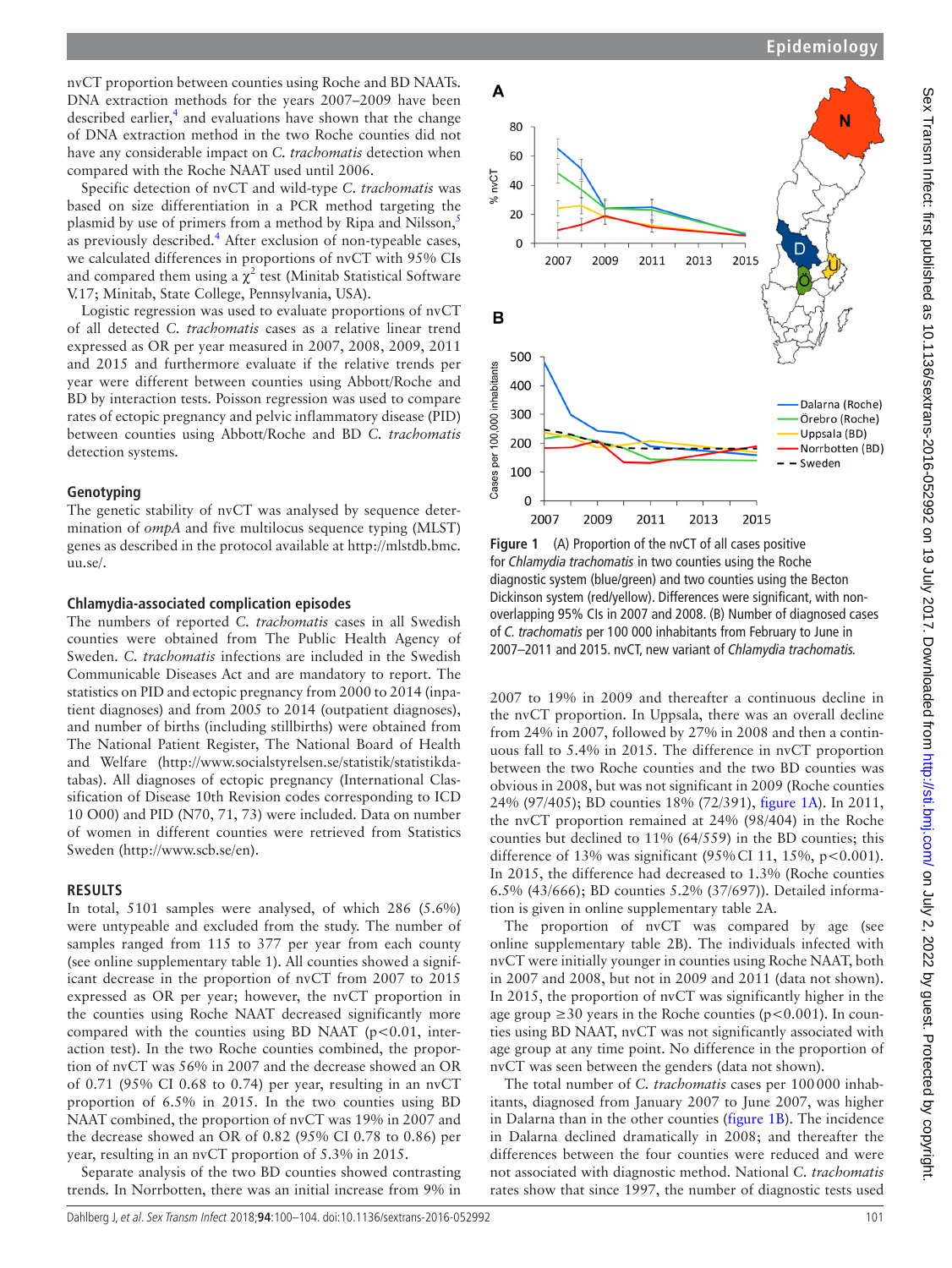#### **Epidemiology**



<span id="page-2-0"></span>**Figure 2** *Chlamydia trachomatis* reports, Sweden, 1996–2015. Since 1997, the number of individuals examined and cases detected increased. The figures for 2005 and 2006 reflect the failure to detect cases of the nvCT in 13 of 21 counties. In 2007, when *C. trachomatis* nucleic acid amplification tests detecting nvCT were implemented, a transient increase was seen. nvCT, new variant of *Chlamydia trachomatis*.

and cases detected increased [\(figure](#page-2-0) 2). The number of detected cases in 2005 (n=33162) and 2006 (n=32513) was substantially affected by the failure to detect nvCT. Thereafter, a transient increase was seen in 2007 (n=47103), when *C. trachomatis* NAATs detecting nvCT were implemented. In recent years, the *C. trachomatis* rates have levelled off and nvCT has no visible impact on national statistics.

The genetic stability was analysed and 15 nvCT cases from 2015 (6 from Roche counties; 9 from BD counties) were identical in the 5 MLST genes as well as in *ompA*.

The number of reported ectopic pregnancies per 1000 births in the age group 15–39 years differed when the 13 counties using Abbott or Roche NAATs in 2006 were compared with the eight counties using the BD NAAT for *C. trachomatis* detection ([figure](#page-2-1) 3A). During the years 2000–2014, the hospitalised mean rate was 1.06 (95% CI 1.03 to 1.09) times higher in counties using Abbott/Roche compared with counties using BD, and more pronounced in the first 8years (2000–2007), relative risk (RR) 1.09 (95% CI 1.05 to 1.13), than the latter years, RR 1.02 (95% CI 0.98 to 1.07). The outpatients mean rate was also significantly higher in the years 2005–2014, RR 1.12 (95% CI 1.08 to 1.17). The mean rate of the hospitalised PID/100 000 women aged 15–39 years was 1.03 (95% CI 1.00 to 1.06) and the outpatient mean rate was 1.10 (95% CI 1.07 to 1.13) times higher in Abbott/Roche counties compared with BD counties ([figure](#page-2-1) 3B).

# **Discussion**

The proportion of nvCT in 2006–2007 was reported to be considerably higher in counties using Abbott/Roche NAATs than in counties using  $BD$  NAAT.<sup>[2](#page-4-1)</sup> The present study shows that the nvCT proportion rapidly decreased in Roche counties after re-establishment of NAATs detecting nvCT. In the following years, the proportions of nvCT converged in all four counties and are now on the same low level. Genotyping showed that the nvCT emergence was of clonal nature. Despite severe failures in *C. trachomatis* detection capacity for some years, the appearance of nvCT had a statistically significant but limited effect on the rates of chlamydia-associated complications.

A main strength of our study is its design allowing the nvCT rates to be followed in selected counties in Sweden over a long time period. As briefly mentioned above, the Dalarna and Örebro counties had the highest reported nvCT rate in  $2006^2$  $2006^2$  and were therefore important to follow over time. The Uppsala county is a neighbour to several Abbott/Roche counties and showed the influx of nvCT into an area using the BD system, while the Norrbotten county is remote and had no neighbour county using Abbott/Roche diagnostics in 2006. Limitations in the present study are the relatively low number of analysed samples in the individual counties and in specific age groups, as well as that our studied counties might not in detail reflect the situation in all Swedish counties. Population movements between counties may also affect the representativeness of the numbers in the study. However, for the 15–44year age group only 4% moved between Swedish counties in any of the study years. Thus, this limitation had no impact on the main conclusion of decreasing and converging nvCT rates.

The decreasing nvCT rates are not surprising considering the loss of the selective diagnostic advantage when appropriate detection methods were reintroduced. This is also supported by the unaltered biological fitness reported for  $nvCT$ . The emergence of nvCT created Sweden into a natural experiment to see what happen when opportunistic chlamydia screening was 'stopped.' Obviously, chlamydia infections were increasingly spread when testing failed and subsequent treatment and mandatory partner notification diminished. Thus, if Sweden not had its policy of widespread testing for decades, chlamydia rates would probably have been even higher. After reintroduction of adequate detection methods chlamydia rates first increased sharply and thereafter levelled off.

We have earlier shown that the spread of nvCT is of clonal nature. This is further confirmed in the present study where the

<span id="page-2-1"></span>

**Figure 3** (A) Rates of ectopic pregnancies/1000 births in women aged 15–39 years in all Swedish counties using Abbott/Roche (n=13; red and brown squares) or BD (n=8; blue and green triangles) diagnostic systems in 2006. Hospitalised cases registered 2000–2014, and outpatient cases 2005–2014. (B) Rates of pelvic inflammatory disease/100 000 women aged 15–39 years in counties using Abbott/Roche (red and magenta squares) or BD (blue and light blue triangles) diagnostic systems in 2006. Hospitalised cases registered 2000–2014, and outpatient cases 2005–2014. BD, Becton Dickinson.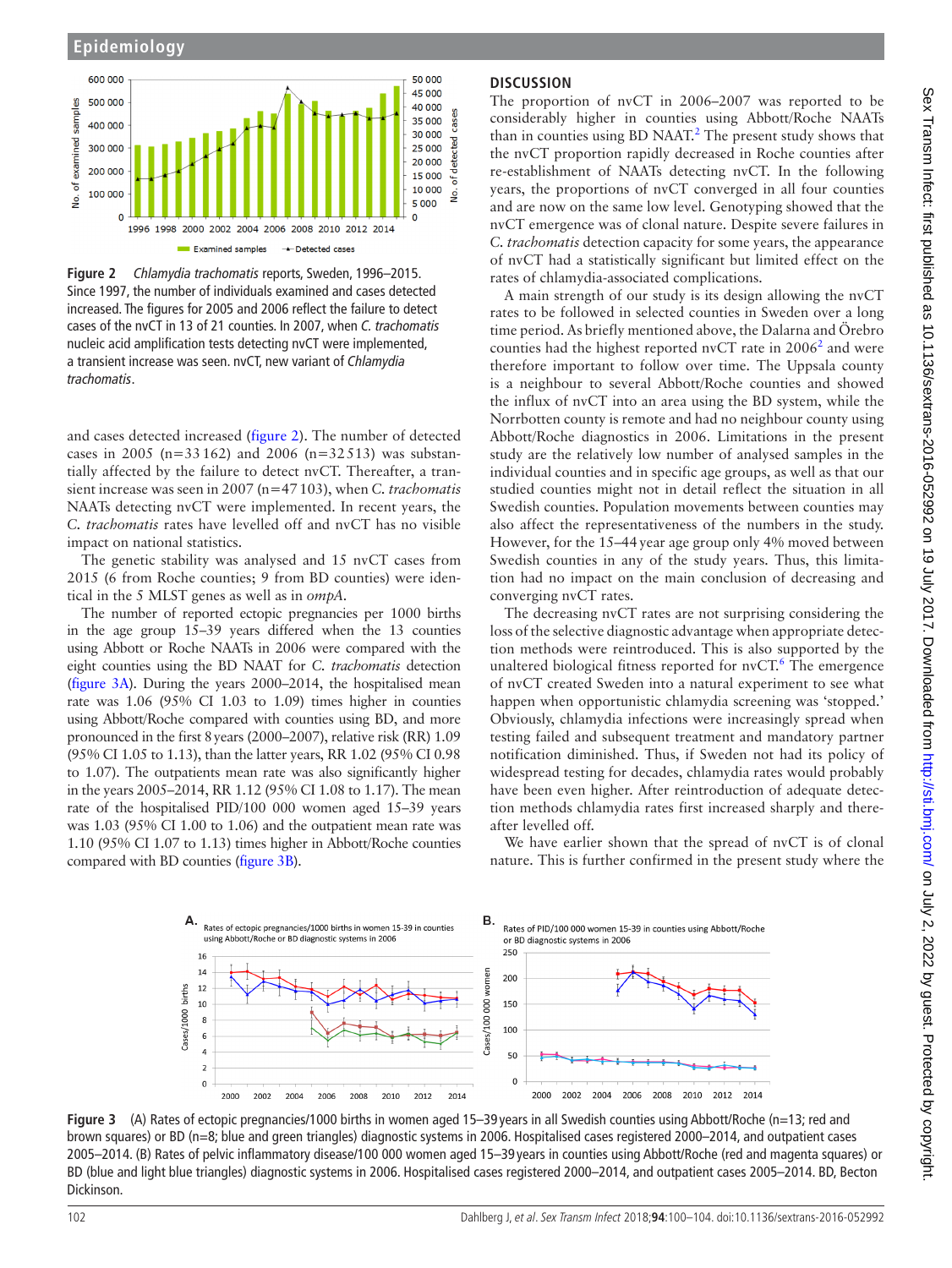strains from 2015 were identical in the five MLST target genes with 102 nvCT strains from 2006 to 2009. $2-4$  The only difference was seen in 2007 when the additionally examined gene *ompA* in two related cases differed by a single nucleotide polymorphism. These results also show that the MLST scheme used is sufficiently stable over time, a prerequisite for reliable genotyping. This also confirms the stability previously shown both in laboratory experiments and in previous studies of lymphogran-uloma venereum.<sup>[8](#page-4-6)</sup> Whole genome sequencing would increase the resolution; however, it would not change the main conclusion regarding the clonal nature of nvCT. Accordingly, considering the cost and especially the technical challenges to obtain complete *C. trachomatis* genomes with high coverage from clinical samples, we did not find it essential to perform such an analysis in our study.

Except from Norway, nvCT has been reported as absent or only a few cases have been detected in studies from several European countries.<sup>2 7 9–14</sup> This limited spread might partly be explained by the fact that sexual contacts are mostly living within a short distance and are only rarely long-distance contacts.<sup>[15](#page-4-7)</sup> Accordingly, sexual networks of risk groups for the nvCT within Sweden (mostly young heterosexual men and women) may be localised and thus only reach outside the country to a limited extent. This explanation is also supported by the fact that nvCT is a genotype E strain, a variant that rarely has been found in networks of men who have sex with men, which are frequently large and stretch more internationally. An additional explanation is the NAATs used in neighbouring countries. For example, in Denmark Abbott/Roche NAATs comprised about 30% of the *C. trachomatis* NAATs in 2007, and substantially less in the Copen-hagen area with the closest interaction with Sweden.<sup>[16](#page-4-8)</sup> Norway is the only country that has reported notable numbers of nvCT, which accounted for 3% of *C. trachomatis* cases detected by a BD NAAT in 2008.<sup>17</sup> Considering that 20% of the age group 17–25 years in the capital Oslo are Swedes, this indicates that nvCT has been imported to Norway, but it has not spread dramatically.

Considering an estimated number of 8000 false-negative *C. trachomatis* tests due to nvCT in  $2005-2006^{18}$  or  $15000$ false-negative tests in 2003–2006, which are substantial proportions of all positive cases in Sweden, there is reason to suspect an elevated number of complication episodes such as PID and ectopic pregnancy, at least in counties that used Roche/ Abbott NAATs in 2006. In such counties, higher mean rates of complications were also seen compared with counties using BD NAAT. A limitation of the study is that the national register is incomplete. However, on average 87% of patient visits and linked diagnoses are reported to The National Patient Register, The National Board of Health and Welfare (Anders Jacobsson, personal communication). Therefore, the obtained figures can be assumed to mirror the real situation. Another limitation for analysis is that *C. trachomatis* infections are responsible for only a fraction of all complications. In recent studies, the population excess fraction of PID due to *C. trachomatis* infections was between 20% and  $30\%$ <sup>19</sup> and for ectopic pregnancy not more than  $10\%,^{20}$  which decrease the possibility to see an impact of nvCT on complication rates. The time gap between chlamydia infection, with eventual PID, and the conception leading to ectopic pregnancy varies for individuals, which also affects the possibility of observing an effect of nvCT on complication rates. It would have been preferable to correlate *C. trachomatis* rates to complication rates directly in the four study counties, but the low number of complication episodes in the individual counties would not enable a meaningful analysis. Hence, national figures were used instead. The management

of PID cases has changed over time and patients have been less often hospitalised in recent years, which also affect the number of reported cases. On the other hand, the incompleteness of reporting and the changes in management are the same in both categories of counties

A retrospective study following individuals, like a comprehensive study in Denmark, $^{21}$  would increase the strength to investigate the impact of nvCT on complication rates, but it is impossible to collect the necessary data in Sweden. It would be more feasible with a modelling study of the spread of nvCT and its impact on associated complications. Altogether, the low number of registered complication episodes in the present study indicates that the risk of acquiring *C. trachomatis-*associated complications is lower than generally considered and is in agree-ment with our previous study<sup>[22](#page-4-14)</sup> and also with recent modelling studies.<sup>23</sup> The increasing support for a low risk of complications caused by *C. trachomatis* infections might stress the need for new evaluations of the policy with widespread chlamydia testing as in Sweden and other countries.

In summary, nvCT spread rapidly in Sweden in the years before the discovery in 2006, but the rates decreased after changes to adequate detection methods in counties that used Abbott/Roche diagnostics at that time point. The nvCT proportion of all *C. trachomatis* cases has now converged to a low level irrespective of detection system used. The appearance of nvCT has only marginally affected the rates of *C. trachomatis-*associated complications in Sweden.

# **Key messages**

- ► Due to failing detection methods, the new variant of *Chlamydia trachomatis* (nvCT) spread rapidly in Sweden in the years before the discovery in 2006.
- $\blacktriangleright$  The nvCT rates have declined to a low level in 2015, irrespective of previously used detection methods.
- ► The *C. trachomatis*-associated complications were higher in counties using failing detection systems in 2006, but the spread of nvCT had only a marginal effect on the complication rates in Sweden.

## **Handling editor** Jackie A Cassell

**Contributors** BH, HF and MU designed the study; BH, KE, IL, HF and MU coordinated the study and all surveillance sites; JD, JI and RH performed all the laboratory work; JD, RH and BH performed the initial data analysis; AM performed statistical analysis; JD and BH, with support of RH, HF and MU, wrote the first draft of manuscript. All authors contributed to the finalisation of the manuscript.

**Funding** This work was supported by grants from local funds at Uppsala University Hospital and from the Örebro County Council Research Committee and the Foundation for Medical Research at Örebro University Hospital, Sweden.

**Competing interests** None declared.

**Ethics approval** The study was approved by the Regional Ethical Review Board in Uppsala, Sweden (Dnr2007/312).

**Provenance and peer review** Not commissioned; externally peer reviewed.

**Open Access** This is an Open Access article distributed in accordance with the Creative Commons Attribution Non Commercial (CC BY-NC 4.0) license, which permits others to distribute, remix, adapt, build upon this work non-commercially, and license their derivative works on different terms, provided the original work is properly cited and the use is non-commercial. See: [http://creativecommons.org/](http://creativecommons.org/licenses/by-nc/4.0/) [licenses/by-nc/4.0/](http://creativecommons.org/licenses/by-nc/4.0/)

© Article author(s) (or their employer(s) unless otherwise stated in the text of the article) 2018. All rights reserved. No commercial use is permitted unless otherwise expressly granted.